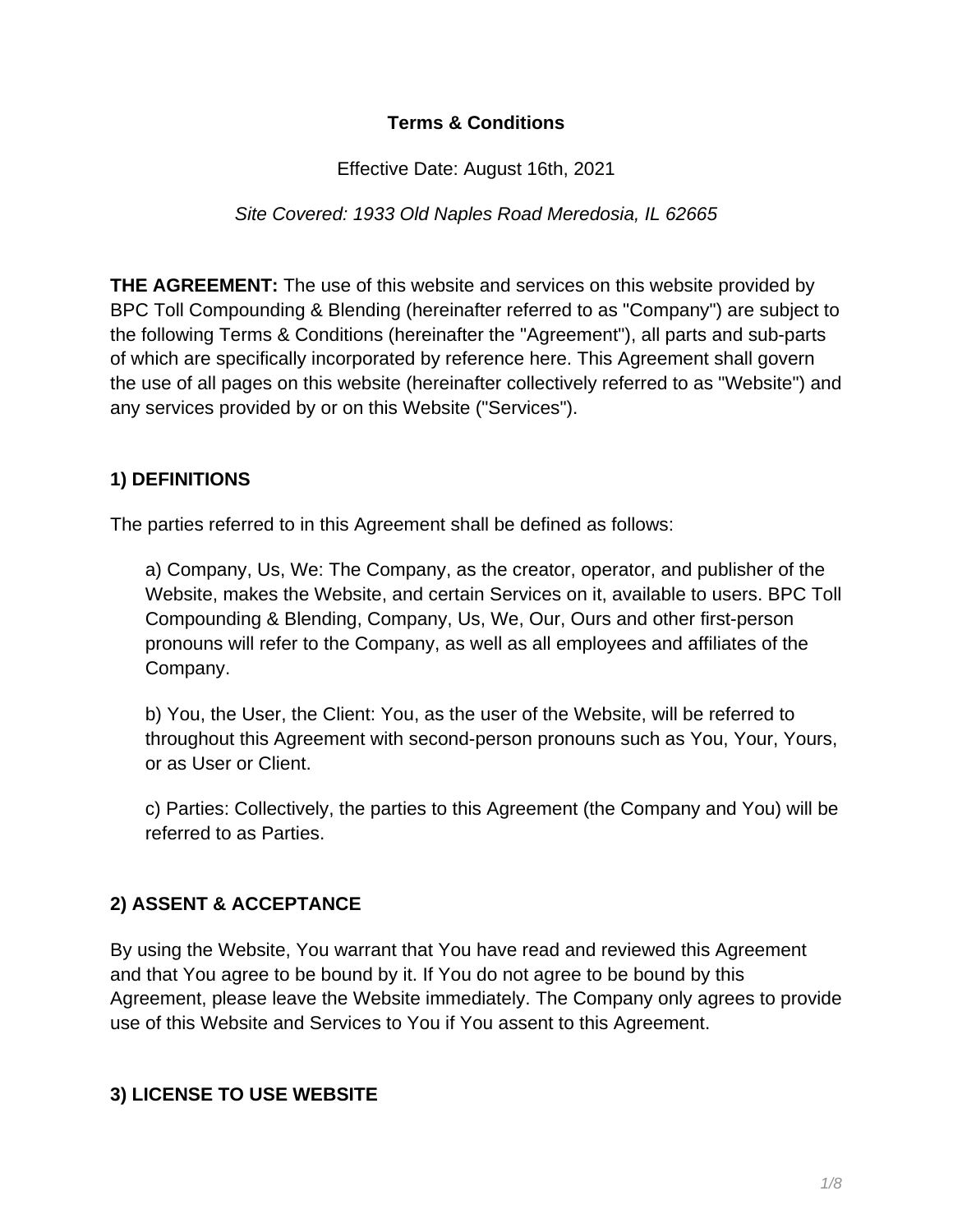The Company may provide You with certain information as a result of Your use of the Website or Services. Such information may include, but is not limited to, documentation, data, or information developed by the Company, and other materials which may assist in Your use of the Website or Services ("Company Materials"). Subject to this Agreement, the Company grants You a non-exclusive, limited, non-transferable and revocable license to use the Company Materials solely in connection with Your use of the Website and Services. The Company Materials may not be used for any other purpose, and this license terminates upon Your cessation of use of the Website or Services or at the termination of this Agreement.

# **4) INTELLECTUAL PROPERTY**

You agree that the Website and all Services provided by the Company are the property of the Company, including all copyrights, trademarks, trade secrets, patents, and other intellectual property ("Company IP"). You agree that the Company owns all right, title and interest in and to the Company IP and that You will not use the Company IP for any unlawful or infringing purpose. You agree not to reproduce or distribute the Company IP in any way, including electronically or via registration of any new trademarks, trade names, service marks or Uniform Resource Locators (URLs), without express written permission from the Company.

### **5) ACCEPTABLE USE**

You agree not to use the Website or Services for any unlawful purpose or any purpose prohibited under this clause. You agree not to use the Website or Services in any way that could damage the Website, Services, or general business of the Company.

a) You further agree not to use the Website or Services:

I) To harass, abuse, or threaten others or otherwise violate any person's legal rights;

II) To violate any intellectual property rights of the Company or any third party;

III) To upload or otherwise disseminate any computer viruses or other software that may damage the property of another;

IV) To perpetrate any fraud;

V) To engage in or create any unlawful gambling, sweepstakes, or pyramid scheme;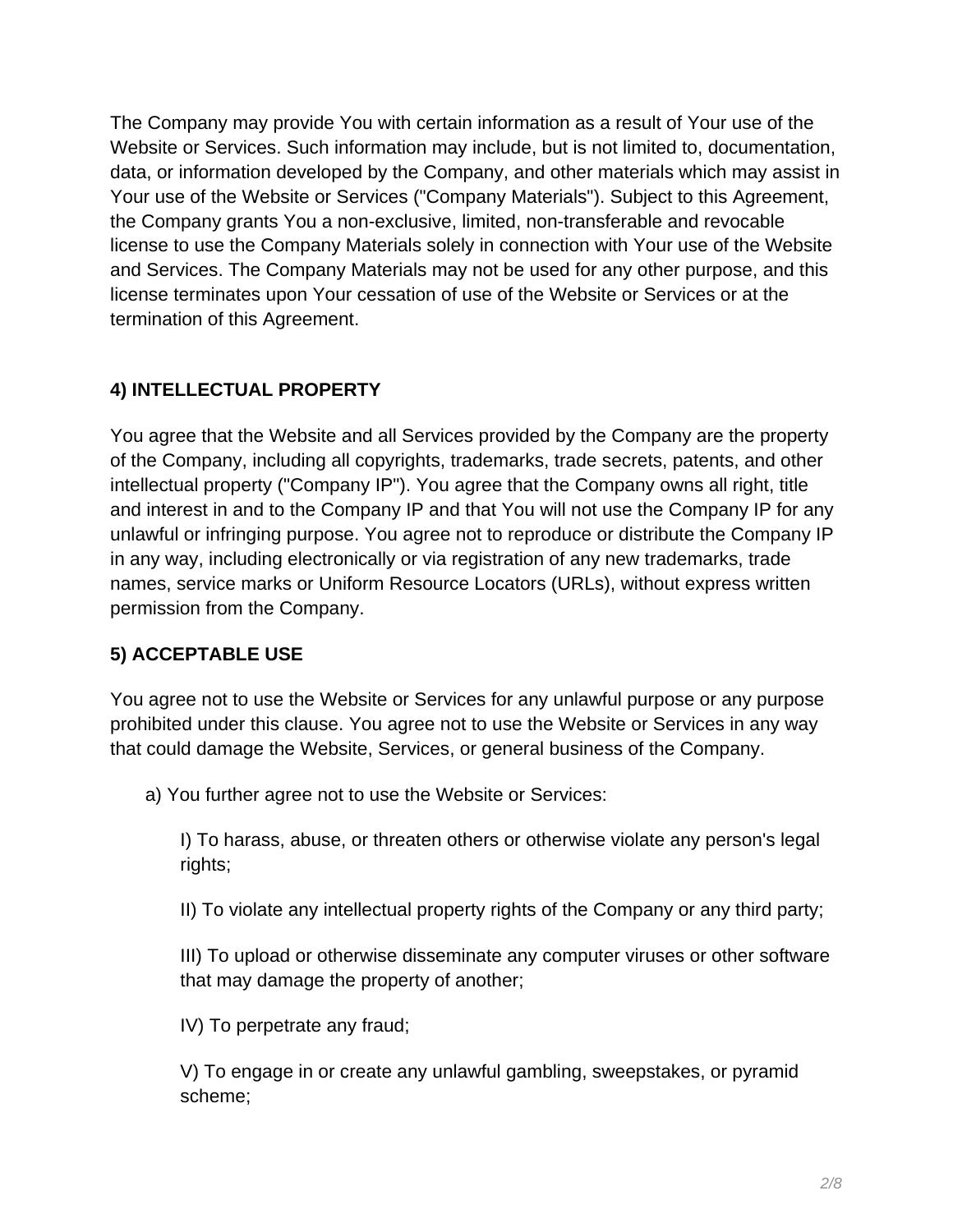VI) To publish or distribute any obscene or defamatory material;

VII) To publish or distribute any material that incites violence, hate, or discrimination towards any group;

VIII) To unlawfully gather information about others.

# **6) PRIVACY INFORMATION**

Through Your Use of the Website and Services, You may provide Us with certain information. By using the Website or the Services, You authorize the Company to use Your information in the United States and any other country where We may operate.

a) Information We May Collect or Receive: Depending on how You use Our Website or Services, We may receive information from external applications You use to access Our Website, or We may receive information through various web technologies, such as cookies, log files, clear gifs, web beacons or others.

b) How We Use Information: We use the information gathered from You to ensure Your continued good experience on Our website. We may also track certain of the passive information received to improve Our marketing and analytics, and for this, We may work with third-party providers, including other marketers.

c) How You Can Protect Your Information: If You would like to disable Our access to any passive information We receive from the use of various technologies, You may choose to disable cookies in Your web browser.

# **7) SALES**

The Company may sell goods or services or allow third parties to sell goods or services on the Website. The Company undertakes to be as accurate as possible with all information regarding the goods and services, including product descriptions and images. However, the Company does not guarantee the accuracy or reliability of any product information, and You acknowledge and agree that You purchase such products at Your own risk.

### **8) REVERSE ENGINEERING & SECURITY**

You agree not to undertake any of the following actions: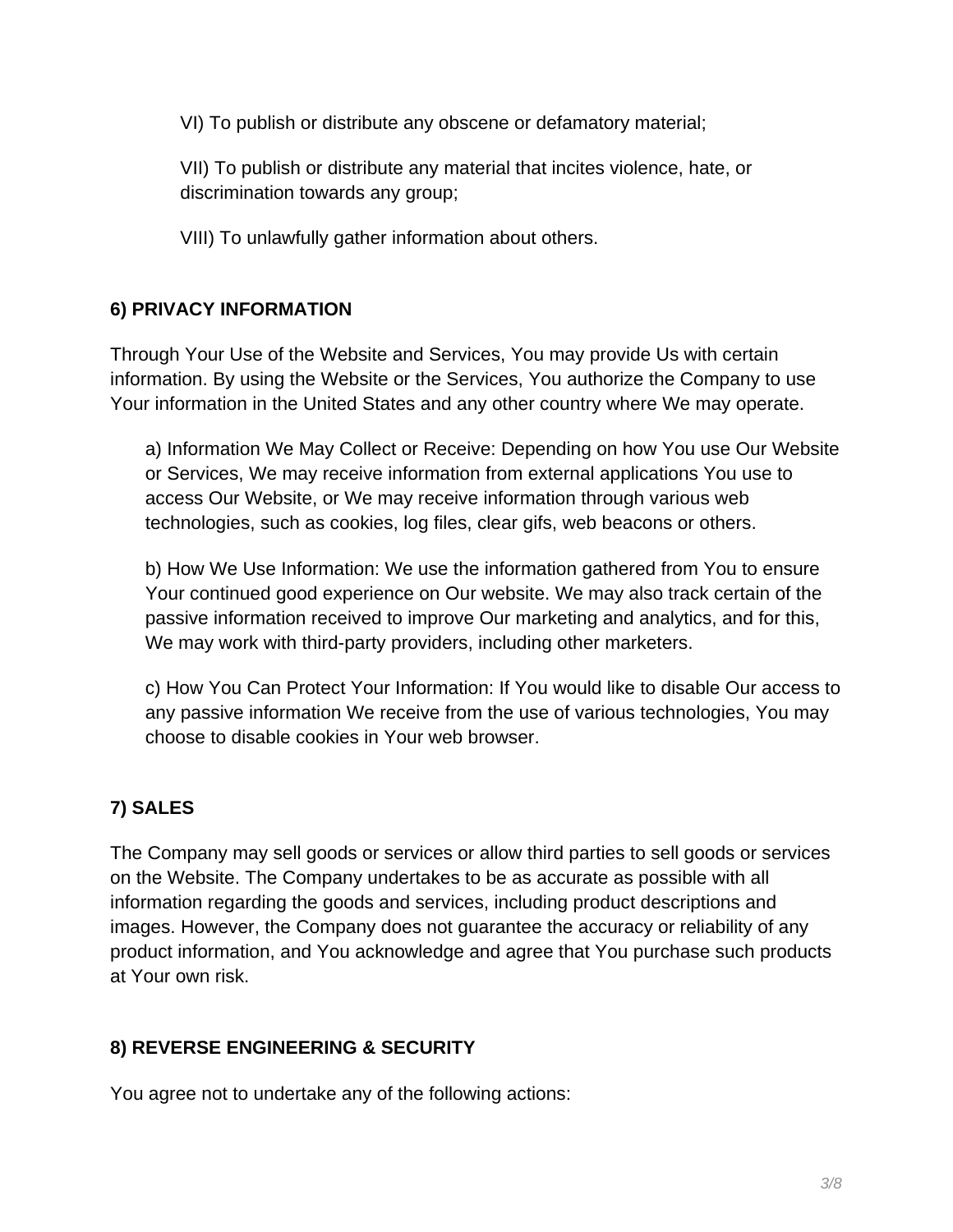a) Reverse engineer, or attempt to reverse engineer or disassemble any code or software from or on the Website or Services;

b) Violate the security of the Website or Services through any unauthorized access, circumvention of encryption or other security tools, data mining or interference to any host, user or network.

## **9) DATA LOSS**

The Company does not accept responsibility for the security of Your account or content. You agree that Your use of the Website or Services is at Your own risk.

### **10) INDEMNIFICATION**

You agree to defend and indemnify the Company and any of its affiliates (if applicable) and hold Us harmless against any and all legal claims and demands, including reasonable attorney's fees, which may arise from or relate to Your use or misuse of the Website or Services, Your breach of this Agreement, or Your conduct or actions. You agree that the Company shall be able to select its own legal counsel and may participate in its own defense, if the Company wishes.

### **11) SPAM POLICY**

You are strictly prohibited from using the Website or any of the Company's Services for illegal spam activities, including gathering email addresses and personal information from others or sending any mass commercial emails.

### **12) THIRD-PARTY LINKS & CONTENT**

The Company may occasionally post links to third party websites or other services. You agree that the Company is not responsible or liable for any loss or damage caused as a result of Your use of any third party services linked to from Our Website.

### **13) MODIFICATION & VARIATION**

The Company may, from time to time and at any time without notice to You, modify this Agreement. You agree that the Company has the right to modify this Agreement or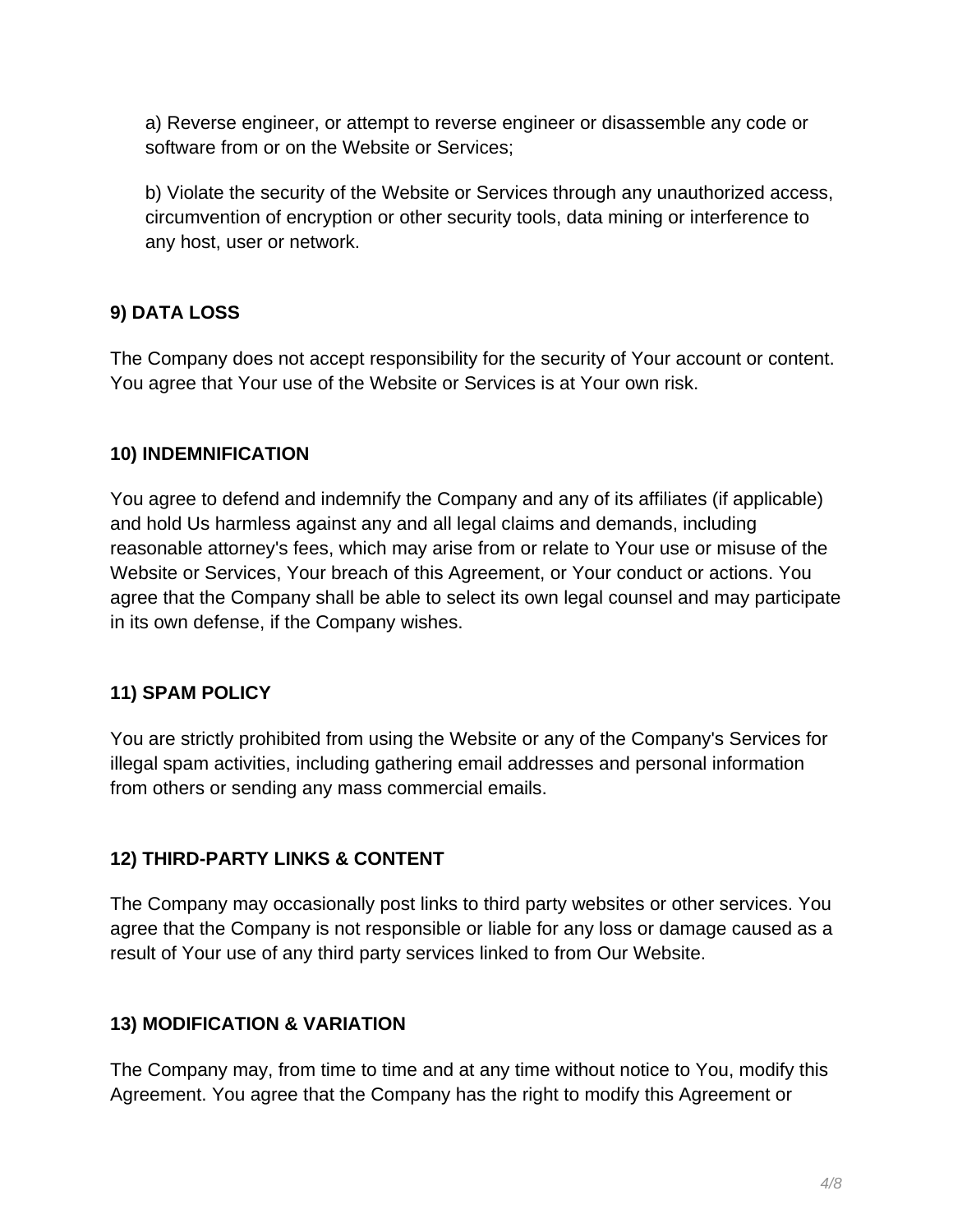revise anything contained herein. You further agree that all modifications to this Agreement are in full force and effect immediately upon posting on the Website and that modifications or variations will replace any prior version of this Agreement, unless prior versions are specifically referred to or incorporated into the latest modification or variation of this Agreement.

a) To the extent any part or sub-part of this Agreement is held ineffective or invalid by any court of law, You agree that the prior, effective version of this Agreement shall be considered enforceable and valid to the fullest extent.

b) You agree to routinely monitor this Agreement and refer to the Effective Date posted at the top of this Agreement to note modifications or variations. You further agree to clear Your cache when doing so to avoid accessing a prior version of this Agreement. You agree that Your continued use of the Website after any modifications to this Agreement is a manifestation of Your continued assent to this Agreement.

c) In the event that You fail to monitor any modifications to or variations of this Agreement, You agree that such failure shall be considered an affirmative waiver of Your right to review the modified Agreement.

### **14) ENTIRE AGREEMENT**

This Agreement constitutes the entire understanding between the Parties with respect to any and all use of this Website. This Agreement supersedes and replaces all prior or contemporaneous agreements or understandings, written or oral, regarding the use of this Website.

### **15) SERVICE INTERRUPTIONS**

The Company may need to interrupt Your access to the Website to perform maintenance or emergency services on a scheduled or unscheduled basis. You agree that Your access to the Website may be affected by unanticipated or unscheduled downtime, for any reason, but that the Company shall have no liability for any damage or loss caused as a result of such downtime.

#### **16) TERM, TERMINATION & SUSPENSION**

The Company may terminate this Agreement with You at any time for any reason, with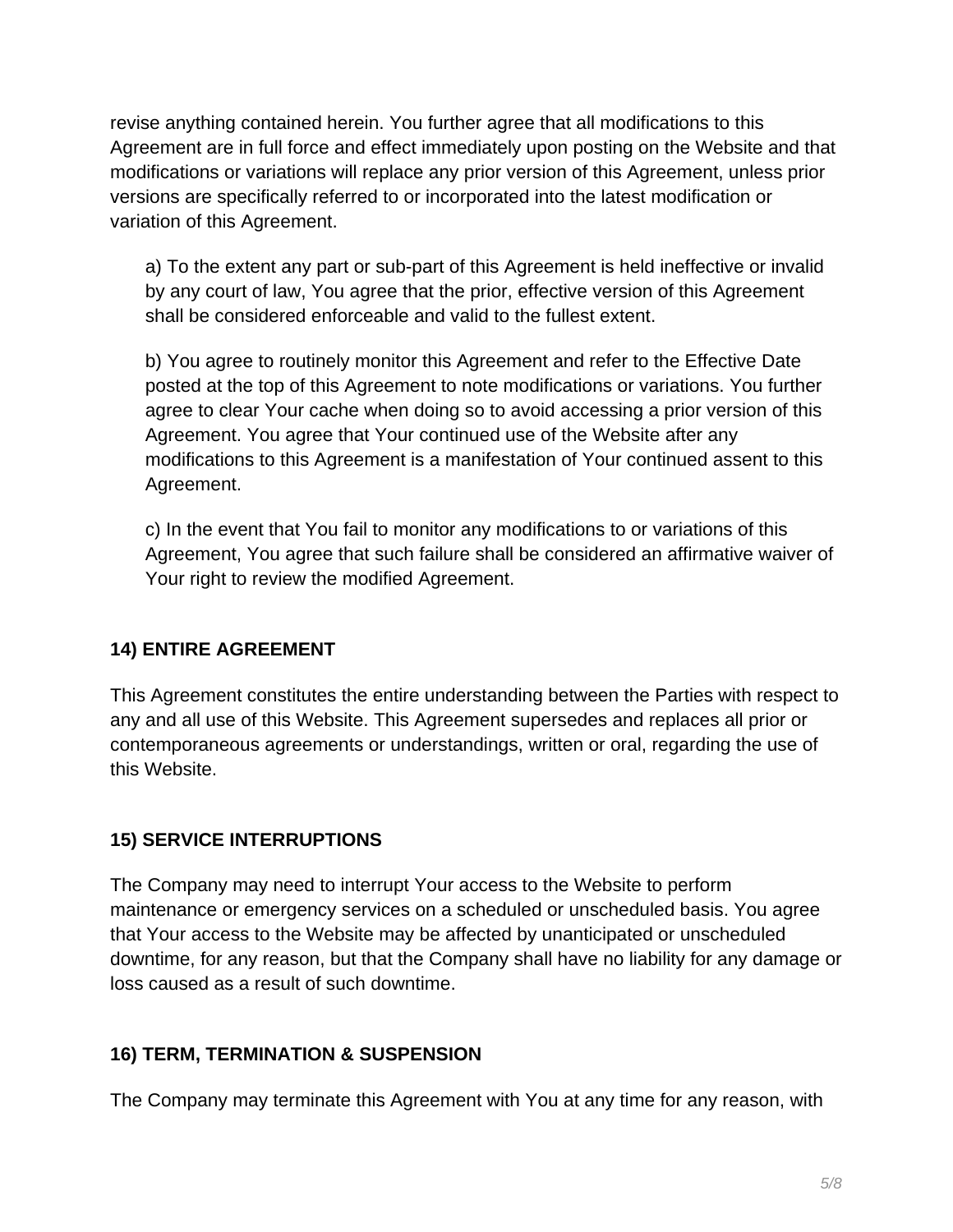or without cause. The Company specifically reserves the right to terminate this Agreement if You violate any of the terms outlined herein, including, but not limited to, violating the intellectual property rights of the Company or a third party, failing to comply with applicable laws or other legal obligations, and/or publishing or distributing illegal material. If You have registered for an account with Us, You may also terminate this Agreement at any time by contacting Us and requesting termination. At the termination of this Agreement, any provisions that would be expected to survive termination by their nature shall remain in full force and effect.

## **17) NO WARRANTIES**

You agree that Your use of the Website and Services is at Your sole and exclusive risk and that any Services provided by Us are on an "As Is" basis. The Company hereby expressly disclaims any and all express or implied warranties of any kind, including, but not limited to the implied warranty of fitness for a particular purpose and the implied warranty of merchantability. The Company makes no warranties that the Website or Services will meet Your needs or that the Website or Services will be uninterrupted, error-free, or secure. The Company also makes no warranties as to the reliability or accuracy of any information on the Website or obtained through the Services. You agree that any damage that may occur to You, through Your computer system, or as a result of loss of Your data from Your use of the Website or Services is Your sole responsibility and that the Company is not liable for any such damage or loss.

### **18) LIMITATION ON LIABILITY**

The Company is not liable for any damages that may occur to You as a result of Your use of the Website or Services, to the fullest extent permitted by law. The maximum liability of the Company arising from or relating to this Agreement is limited to the greater of one hundred (\$100) US Dollars or the amount You paid to the Company in the last six (6) months. This section applies to any and all claims by You, including, but not limited to, lost profits or revenues, consequential or punitive damages, negligence, strict liability, fraud, or torts of any kind.

### **19) GENERAL PROVISIONS:**

**a) LANGUAGE:** All communications made or notices given pursuant to this Agreement shall be in the English language.

**b) JURISDICTION, VENUE & CHOICE OF LAW:** Through Your use of the Website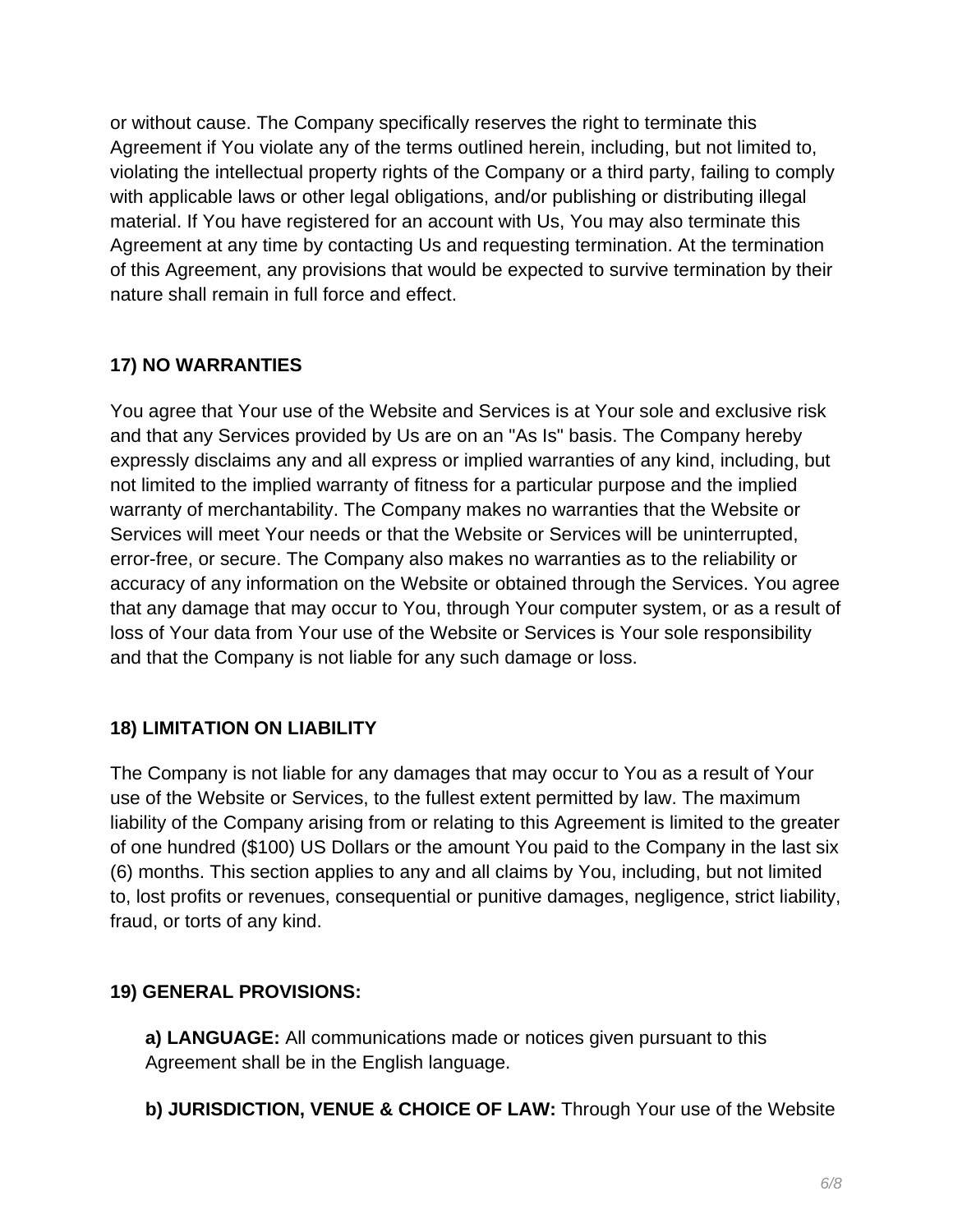or Services, You agree that the laws of the State of Illinois shall govern any matter or dispute relating to or arising out of this Agreement, as well as any dispute of any kind that may arise between You and the Company, with the exception of its conflict of law provisions. In case any litigation specifically permitted under this Agreement is initiated, the Parties agree to submit to the personal jurisdiction of the state and federal courts of the following county: Morgan County, Illinois, Illinois. The Parties agree that this choice of law, venue, and jurisdiction provision is not permissive, but rather mandatory in nature. You hereby waive the right to any objection of venue, including assertion of the doctrine of forum non conveniens or similar doctrine.

**c) ARBITRATION:** In case of a dispute between the Parties relating to or arising out of this Agreement, the Parties shall first attempt to resolve the dispute personally and in good faith. If these personal resolution attempts fail, the Parties shall then submit the dispute to binding arbitration. The arbitration shall be conducted in the following county: Morgan County, Illinois. The arbitration shall be conducted by a single arbitrator, and such arbitrator shall have no authority to add Parties, vary the provisions of this Agreement, award punitive damages, or certify a class. The arbitrator shall be bound by applicable and governing Federal law as well as the law of the following state: Illinois. Each Party shall pay their own costs and fees. Claims necessitating arbitration under this section include, but are not limited to: contract claims, tort claims, claims based on Federal and state law, and claims based on local laws, ordinances, statutes or regulations. Intellectual property claims by the Company will not be subject to arbitration and may, as an exception to this sub-part, be *litigated*. The Parties, in agreement with this sub-part of this Agreement, waive any rights they may have to a jury trial in regard to arbitral claims.

**d) ASSIGNMENT:** This Agreement, or the rights granted hereunder, may not be assigned, sold, leased or otherwise transferred in whole or part by You. Should this Agreement, or the rights granted hereunder, by assigned, sold, leased or otherwise transferred by the Company, the rights and liabilities of the Company will bind and inure to any assignees, administrators, successors, and executors.

**e) SEVERABILITY:** If any part or sub-part of this Agreement is held invalid or unenforceable by a court of law or competent arbitrator, the remaining parts and sub-parts will be enforced to the maximum extent possible. In such condition, the remainder of this Agreement shall continue in full force.

**f) NO WAIVER:** In the event that We fail to enforce any provision of this Agreement, this shall not constitute a waiver of any future enforcement of that provision or of any other provision. Waiver of any part or sub-part of this Agreement will not constitute a waiver of any other part or sub-part.